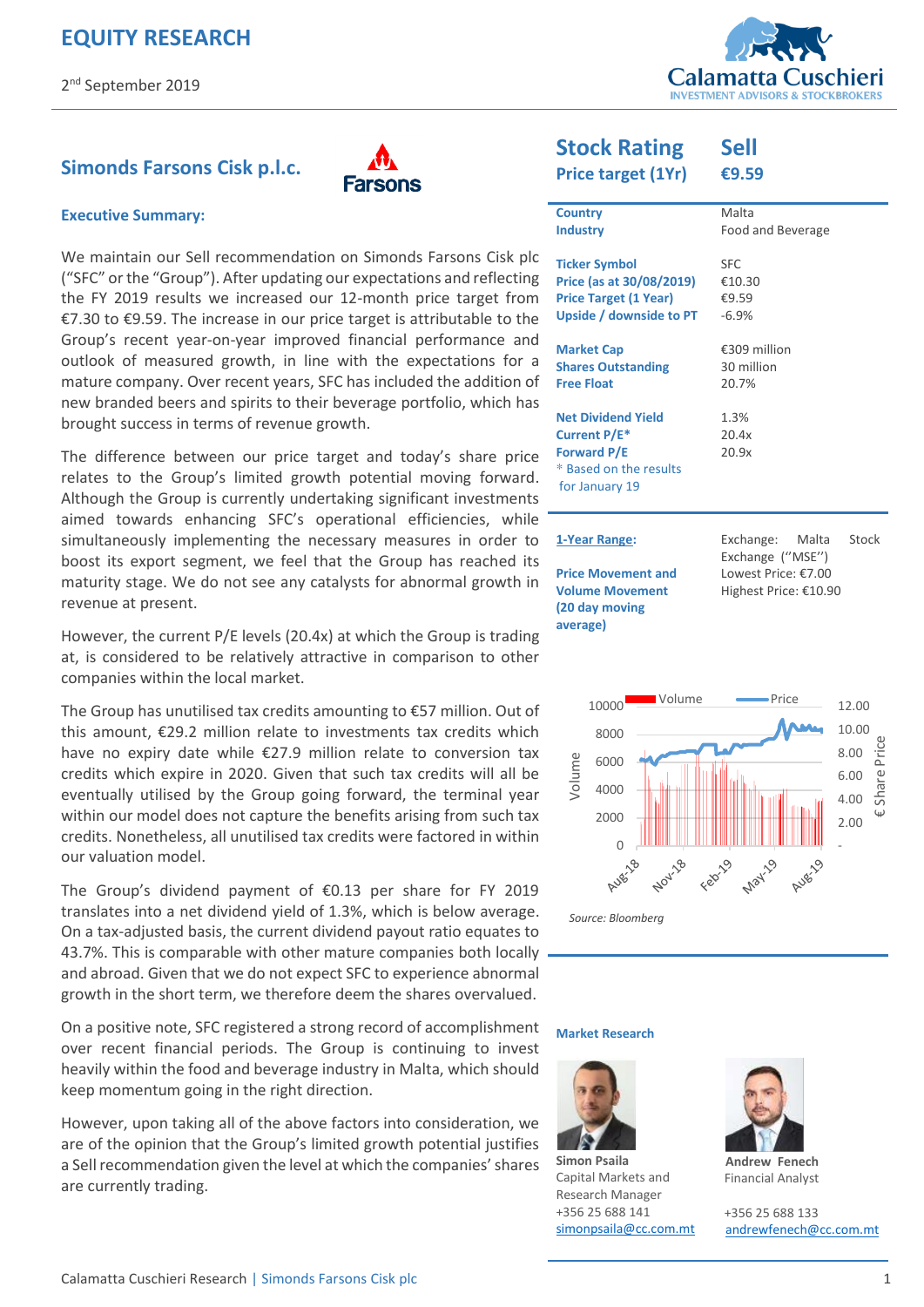

#### **Company Overview:**

SFC is engaged in the brewing, production, sale and distribution of branded beers and beverages, the importation, wholesale and retail of food and beverages, including wines and spirits, and the operation of franchised food retailing establishments.

The Group produces and distributes its own brands - Kinnie™, Cisk™, Blue Label Ale™, Hopleaf Pale Ale™, Classic Brews™, Shandy™, Lacto™ and San Michel™ and is the exclusive franchise in Malta to PepsiCo, Budweiser and Carlsberg. The 'importation, wholesale and retail of food and beverages' is performed through Farsons Beverage Imports Company Limited and Quintano Food Limited, 100% owned by the Group. SFC also engages in the operation of fourteen franchised food retailing establishments via its subsidiary Food Chain Limited, which include KFC™, Burger King™ and Pizza Hut™. The Group has invested in a state-of-the-art brewing and beverage production facility to ensure that the Group increases its production capacity, has room for further growth and is in a position to obtain economies of scale.

During FY 2019 the Group embarked on the restoration and rehabilitation project of the Farsons Old Brewhouse. This project is expected to cost in the region of €10 million is scheduled to be completed in the first quarter of 2021.

#### **Company Update:**

*Dividends* 

In 2019, the Board declared the payment of a final net dividend of € 4,000,000 or €0.13 per share. (2018: €3,600,000 or €0.12 per share).

*Upgrades to existing production and logistics facilities* 

During the year under review, the Group invested in a new packaging plant for the filling of kegs and water bottles. The new plant comprises of two robotic arms to handle the palletising and de-palletising of kegs and plastic bottles. This development led to reduced operating costs, reduced energy and water consumption. The new packaging plant was implemented during Q1 2019.

Further investments were carried out on the PET packaging lines to enhance operational efficiency and provide upgrades for the launch of the new Kinnie PET bottles launched during the summer. Other developments which were implemented during 2019 included the extension to the logistics warehouse together with a new truck depot.

These investments form part of the Group's ongoing growth strategy aimed at boosting productivity, while simultaneously safeguarding the environment. During 2018/19 the Group invested a further €6.6 million to complement the major plant investments carried out in previous years.

#### **Upcoming projects:**

## Further upgrades to the Group's existing production and logistics facilities

As part of SFC's focus on improving its overall operational efficiency, the following developments have been identified to be implemented by the Group going forward:

- $\circ$  The addition of an environmentally friendly refrigeration plant and a boiler plant
- $\circ$  The addition of an environmentally friendly sales force car fleet and a Euro 6 truck fleet
- $\circ$  Improvement and further upgrades to the process block control system, which is related to the production line
- $\circ$  Investments aimed at reducing sugar consumption through the reformulation of existing products
- o The introduction of new products together with additional investments targeted at promoting drinks with no or reduced sugar content.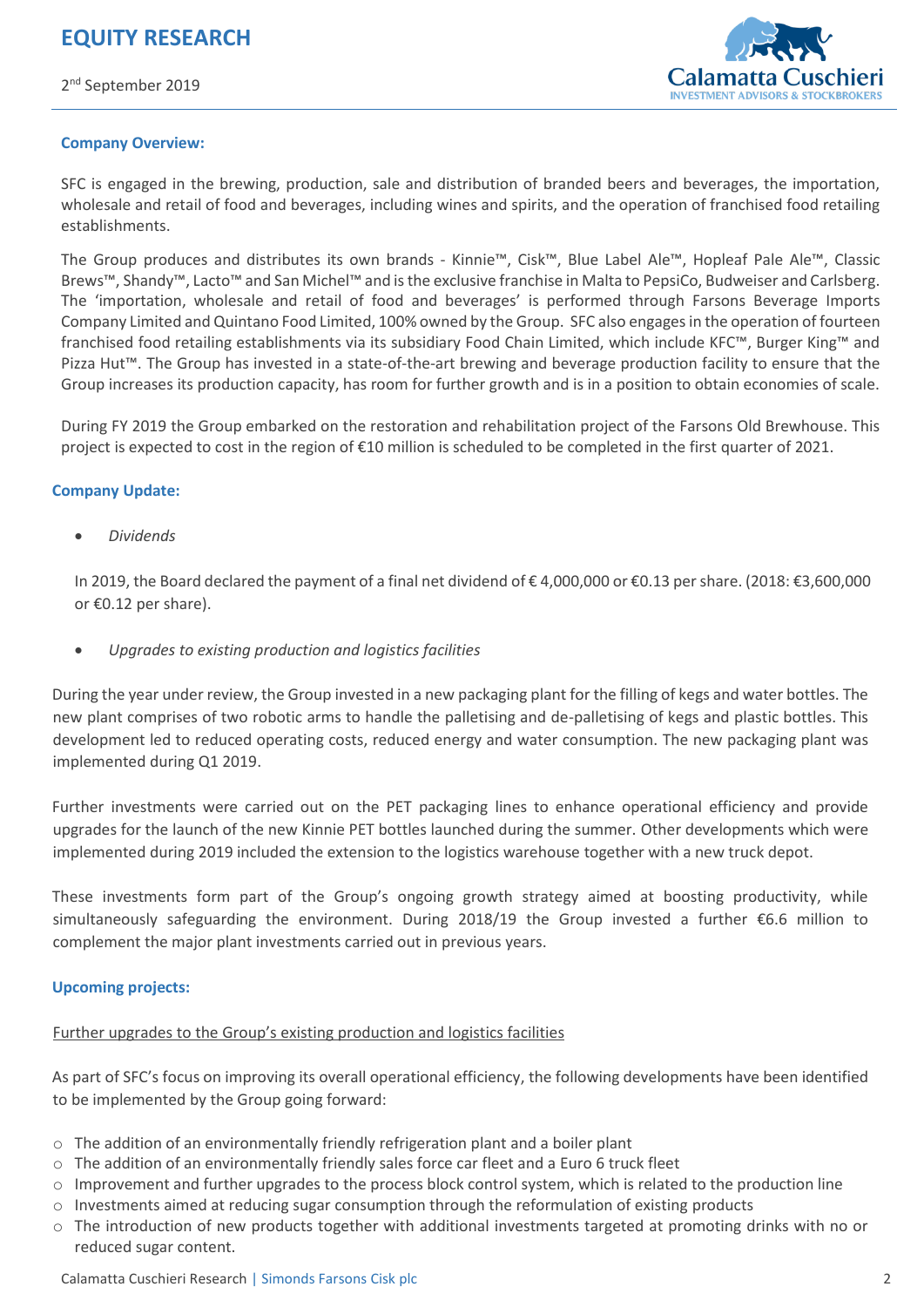

The extent of capital expenditure required to fund these developments has not been disclosed by the Group.

The Group's continuous persistence to enhance its overall operational efficiency is in line with SFC's vision to also grow its business internationally, with the aim to achieve a greater regional presence in the food and beverages sectors. To date, "Cisk" beer and other beverages are exported to a growing number of countries, including European markets such as the United Kingdom and Italy, Middle East markets such as Israel and other continents such as Australia. However, management confirmed that no major breakthrough has yet been achieved in this regard.

#### Restoration of Farsons Old Brewhouse

During 2019, the Group embarked on the restoration and rehabilitation project of the Farsons Old Brewhouse.

Covering over 7,000 square meters of Grade 2 listed, industrial space, the project is regarded to be an important milestone in the Group's history. The Old Brewhouse project will comprise a microbrewery, a brew pub, a visitor attraction depicting Farsons history and story, a cafeteria/ bistro and other amenities. Given that upon completion this development will be in the vicinity of Trident Park, the old brewery building will be transformed into a location housing many different businesses and activities. It is key to note that this project is intended to be more of marketing exercise rather than a profit maker.

The timing for the opening of the Old Brewhouse is being coordinated with the Trident Estates plc Business Park Project, whereby management envisage the whole project cost in the region of €10 million and to be completed by Q1 2021.

#### Beverage Container Refund Scheme<sup>1</sup>

The Beverage Container Refund Scheme (BCRS) which is due to become operational by December 2019, necessitates producers and consumers to be responsible for their packaging waste. The BCRS incentivises the return of used beverage containers by applying a refundable deposit to beverage sales. The implementation of this scheme intends to increase national efforts in reaching recycling targets, reduce littering and create a privately-funded infrastructure for the collection of empty beverage containers.

The beverages which the Group produced fall under the scheme. The Farsons Group is fully aligned with the environmental objectives of the scheme and is actively working with the authorities to help ensure that it is a success. However, at this stage the Group has not yet provided an indication as to what level of capital expenditure is involved in order to be fully compliant with this scheme.

 $\overline{a}$ 

 $1$  Typically, a small deposit is added to the purchase price of beverages where the cycle commences by the beverage companies initiating the deposit movement by paying it into a specific deposit account. This deposit is then charged to retailers at the wholesale stage who subsequently transfer it to consumers.

Calamatta Cuschieri Research | Simonds Farsons Cisk plc 3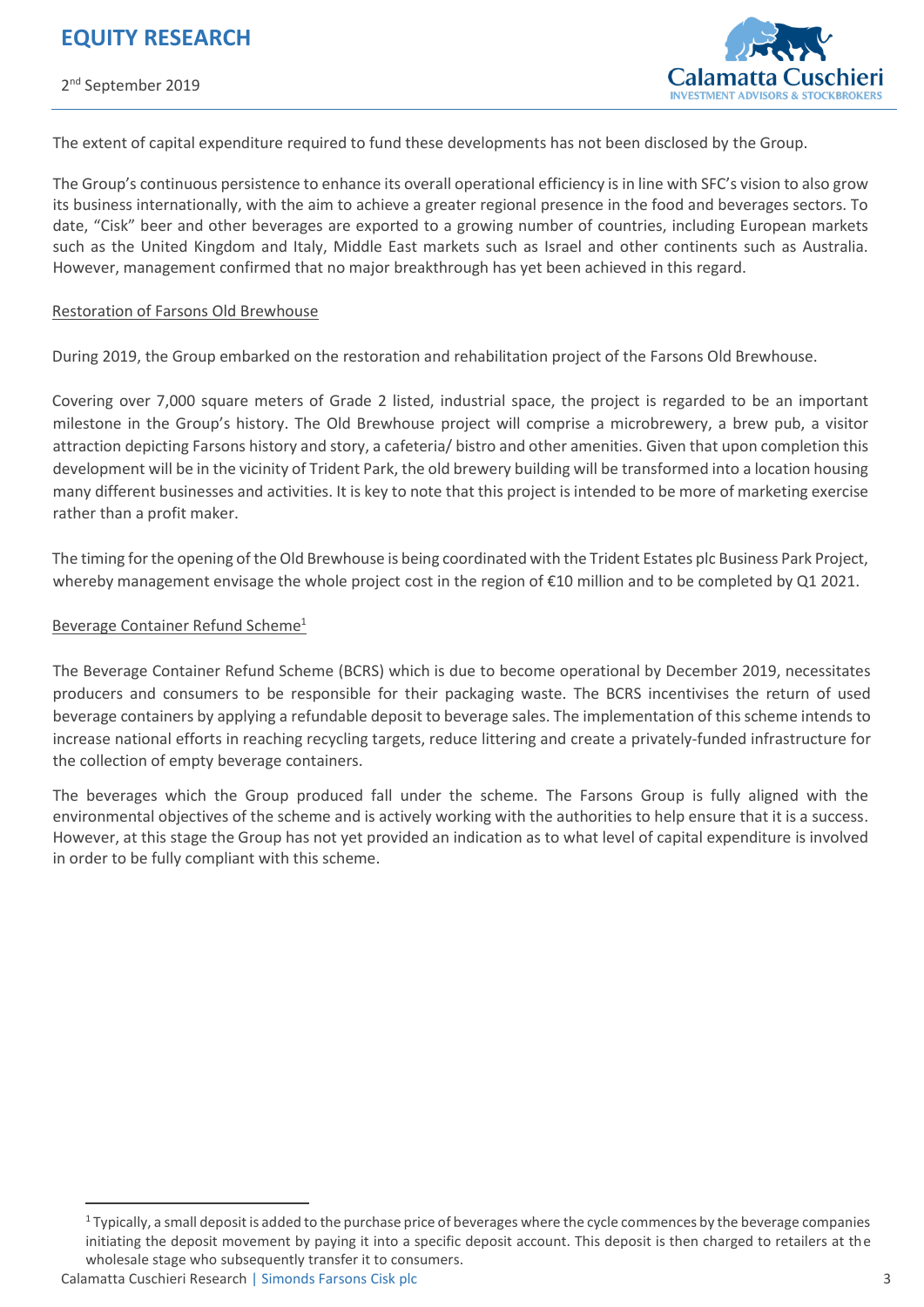#### 2<sup>nd</sup> September 2019



### **SWOT Analysis**

#### **Strengths**

- $\checkmark$  Malta's positive economic trend, the sustained growth of the tourism industry, the favourable weather conditions together with major crowd events hosted during the year all have contributed positively to the performance of the beverage and food segments.
- The Group has over recent years maintained a steady growth in both revenue and profitability, whilst continuing to invest in its operational assets and human resources.
- The investments made by the Group over the past 10 years ensured that SFC is well equipped to increase operational efficiency and to respond to the ever-changing local and export market conditions.
- Both net profit and dividends paid to shareholders have constantly increased during the last 5 years.
- $\checkmark$  The Group possesses ownership of strong, reputable beverages brand names within the Maltese market such as Cisk and Kinnie. The Group also operates internationally-renowned franchises such as KFC™, Burger King™ and Pizza Hut™.

#### **Opportunities**

- o The positive economic performance of the Maltese market is expected to continue to positively impact the Group's profitability and growth potential.
- o The Group's management expect the upgrades to the Group's existing production and logistics facilities to boost efficiency.
- o In response to the increasing demand of low sugar beverages, SFC is committed to reformulate its existing products and introduce new products with no or reduced sugar levels.
- o The Group is committed to ongoing innovation and further internationalisation through exports in order to overcome the limited size of the Maltese economy.
- o The Old Brewhouse project, which will comprise a microbrewery, a brew pub, a visitor attraction, and other amenities, is expected to increase the visibility of the Group's products.

#### **Weaknesses**

- \* High dependency on the Maltese economy
- The food and beverage industry is highly competitive, thus increasing pressure on margins.
- \* The projects that the Group is undertaking have limited revenue increasing potential, but require a significant cash outflow.
- From a clients' perspective, switching costs to other products are low.

#### **Threats**

- Aggressive competition experienced in the food and beverage market.
- ! Legislative changes, such as the proposed 'Beverage Container Refund Scheme' (BCRS) may negatively impact the Group's operations.
- ! Continuous spotlight on obesity and sugar consumption, together with the introduction of an excise duty payable on soft drinks, dampened the consumption of soft drinks.
- ! Changes in trends on alcoholic beverages consumption.
- ! A potential downturn in the Maltese economy, especially the tourism industry.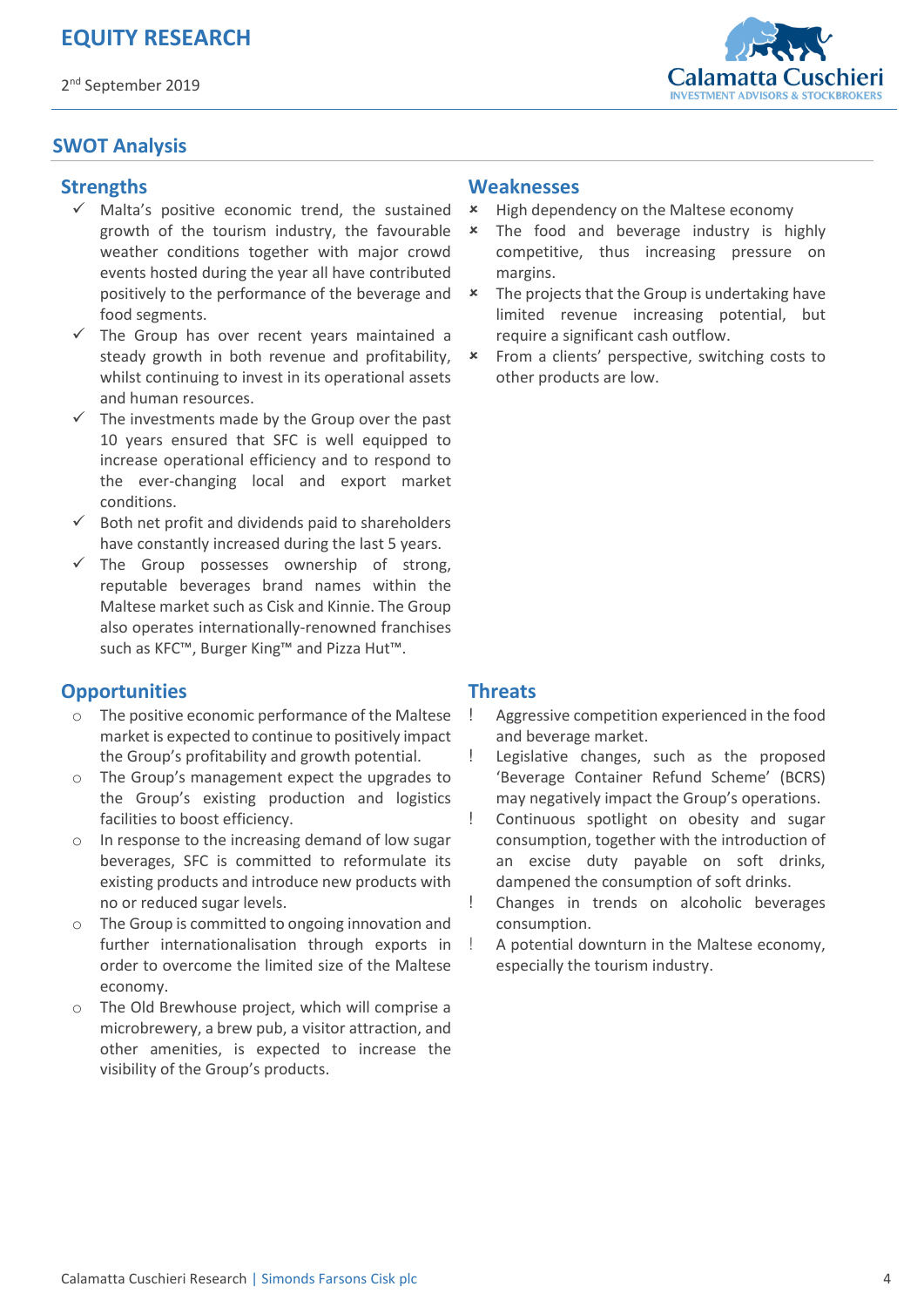2<sup>nd</sup> September 2019



#### **Investment Stance**

We have reviewed our model and maintain our Sell recommendation on Simonds Farsons Cisk plc. After updating our expectations and reflecting the FY 2019 results we increased our 12-month price target from €7.30 to €9.59.

The difference between our price target and today's share price relates to the Group's limited growth potential moving forward. Although the Group is currently undertaking significant investments aimed towards enhancing SFC's operational efficiencies, while simultaneously implementing the necessary measures in order to boost its export segment, we feel that the Group has reached its maturity stage. We do not see any catalysts for abnormal growth in revenue at present.

The increase in our price target is attributable to the Group's recent year-on-year improved financial performance and outlook of measured growth, in line with the expectations for a mature company. Over recent years, SFC has included the addition of new branded beers and spirits to their beverage portfolio, which has brought success in terms of revenue growth.

However, the current P/E levels (20.4x) at which the Group is trading at, is considered to be relatively attractive in comparison to other companies within the local market.

As at 2019 the Group has unrecognised tax credits in the form of investment tax credits and conversion tax credits amounting to €57 million. Out of this amount, €29.2 million relate to investments tax credits which have no expiry date while €27.9 million relate to conversion tax credits which expire in 2020. Given that such tax credits will all be eventually utilised by the Group going forward, the terminal year within our model does not capture the benefits arising from such tax credits. Nonetheless, all unutilised tax credits were factored in within our valuation model.

The Group's dividend payment of €0.13 per share for FY 2019 translates into a net dividend yield of 1.3%, which is below average. On a tax-adjusted basis, the current dividend payout ratio equates to 43.7%. This is comparable with other mature companies both locally and abroad. Given that we do not expect SFC to experience abnormal growth in the short term, we therefore deem the shares overvalued.

On a positive note, SFC registered a strong record of accomplishment over recent financial periods. The Group is continuing to invest heavily within the food and beverage industry in Malta, which should keep momentum going in the right direction.

However, upon taking all of the above factors into consideration, we are of the opinion that the Group's limited growth potential justifies a Sell recommendation given the level at which the companies' shares are currently trading.

#### **Valuation**

Our one year price target is €9.59. The price target is calculated using a Free Cash Flow to Firm ("FCFF") model and a discount rate (WACC) of 7.0%.

The applied WACC reflects mainly the Group's high exposure to the Maltese economy. The implied WACC also accounts for the high degree of competition experienced within the food and beverage market in Malta, together with a potential decline in the consumption of the Group's products in line with a possible downturn within the tourism industry, which is the current driver of revenue growth.

We applied a 2% terminal growth rate, mainly reflecting recent domestic and international economic growth trends.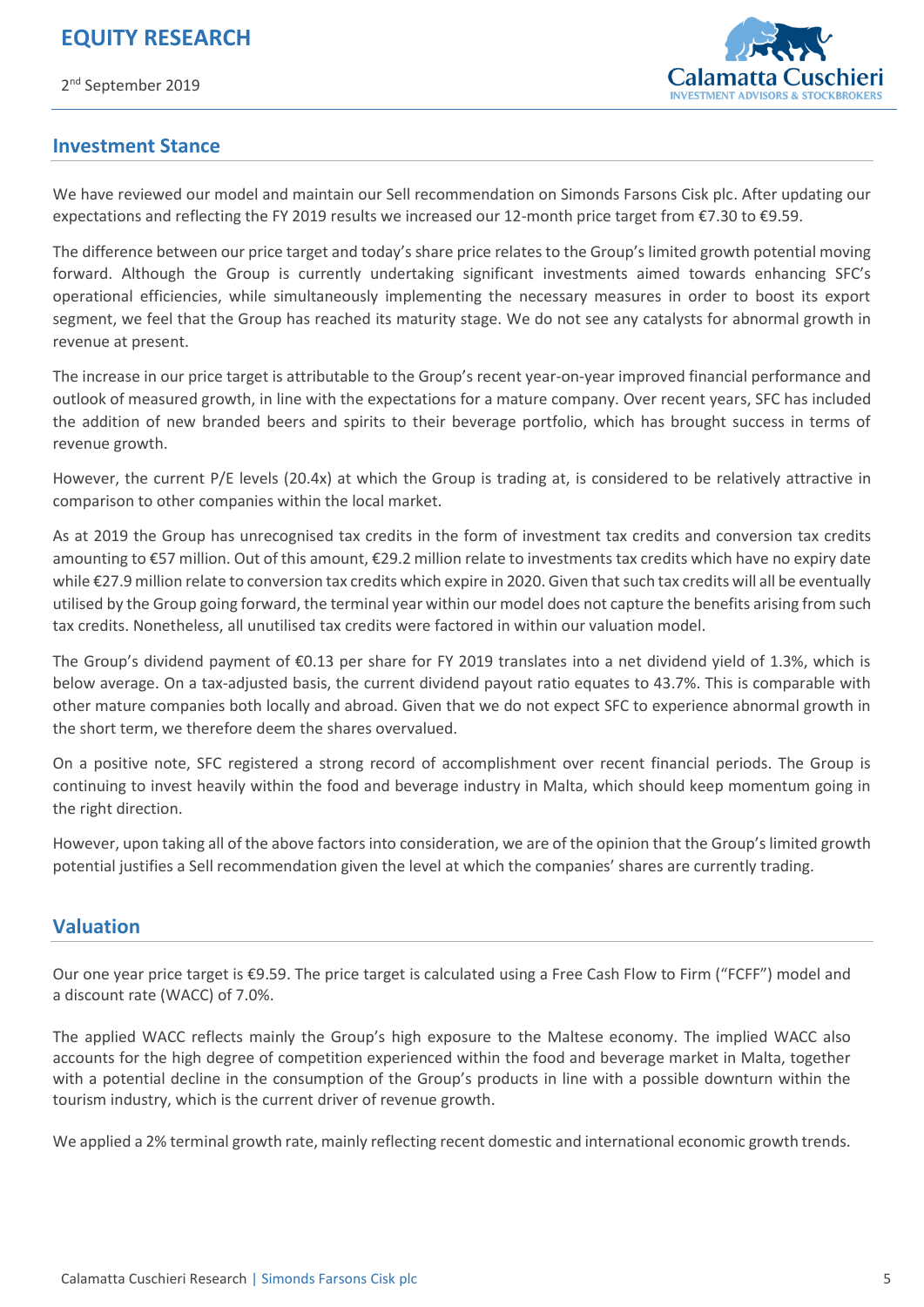

| For the years ending 31 <sup>st</sup> January      | <b>FY 2017</b> | <b>FY 2018</b> | <b>FY2019</b> | <b>FY2020P</b> | <b>FY2021P</b> |
|----------------------------------------------------|----------------|----------------|---------------|----------------|----------------|
|                                                    | €'000          | €'000          | €'000         | €'000          | €'000          |
| Revenue                                            | 88,119         | 94,980         | 99,798        | 103,700        | 106,811        |
| Adjusted cost of sales <sup>2</sup>                | (48, 151)      | (52, 807)      | (54, 867)     | (57, 111)      | (58, 824)      |
| <b>Gross Profit</b>                                | 39,968         | 42,173         | 44,931        | 46,589         | 47,987         |
| Adjusted selling & distribution expenses           | (9, 263)       | (8,895)        | (9,985)       | (10, 464)      | (10, 778)      |
| Adjusted administrative expenses                   | (10, 022)      | (11, 167)      | (11, 726)     | (12, 651)      | (13,031)       |
| Other operating expenses                           | (21)           |                |               |                |                |
| <b>EBITDA</b>                                      | 20,662         | 22,111         | 23,220        | 23,474         | 24,178         |
| Depreciation & amortisation                        | (6,698)        | (6,900)        | (7, 348)      | (7, 730)       | (8,049)        |
| Inventory write-down adjustment <sup>3</sup>       | (1, 112)       | (549)          | (538)         | (538)          | (538)          |
| <b>EBIT</b>                                        | 12,852         | 14,662         | 15,334        | 15,206         | 15,591         |
| Finance Income                                     | 5              |                |               |                |                |
| <b>Finance Costs</b>                               | (1,470)        | (1, 207)       | (1, 239)      | (1, 168)       | (1,046)        |
| <b>Profit Before Tax</b>                           | 11,387         | 13,455         | 14,095        | 14,038         | 14,545         |
| Income tax income                                  | 471            | 949            | 1,036         | 750            | 750            |
| <b>Profit Available to Ordinary Equity holders</b> | 11,858         | 14,404         | 15,131        | 14,788         | 15,295         |
| (Loss)/ profit for the year from discontinued      | 274            | (642)          |               |                |                |
| operations                                         |                |                |               |                |                |
| Profit for the year                                | 12,132         | 13,762         | 15,131        | 14,788         | 15,295         |
| <b>Earnings Per Share</b>                          | 0.404          | 0.459          | 0.504         | 0.493          | 0.510          |

*Source: Audited Financial Statements and CC estimates* 

#### **Investment Thesis Variables**

#### **Revenue**

 $\overline{a}$ 

#### *Brewing, production and sale of branded beers and beverages*

The 'brewing, production and sale of branded beers and beverages' segment is the largest contributor towards the Group's revenue, consisting of activities conducted by Simonds Farsons Cisk plc and EcoPure Limited. The Group's own brands, primarily Cisk™ and Kinnie™ were two principal contributors towards the Group's growth in revenue under this segment.

During 2019, the Group's beer portfolio registered a strong performance, with SFC recording a growth in sales of beer and water, while experiencing a marginal decrease in the sale of non-alcoholic beverages,



*Source: Audited Financial Statements* 

primarily arising from the increased awareness on obesity and sugar consumption.

The new automated water filling line which was implemented during 2018, resulted in increased production and operational efficiencies within the area. Overall, revenue derived from the 'brewing, production and sale

<sup>&</sup>lt;sup>2</sup> All of the Group's operating expenses, mainly referring to cost of sales, selling & distribution costs, together with administrative expenses, are adjusted accordingly in line with the depreciation and amortisation charge incurred by the Group in the respective year.

Calamatta Cuschieri Research | Simonds Farsons Cisk plc 6 <sup>3</sup> The Group provides for an annual charge to write down the costs over the useful life of its inventory.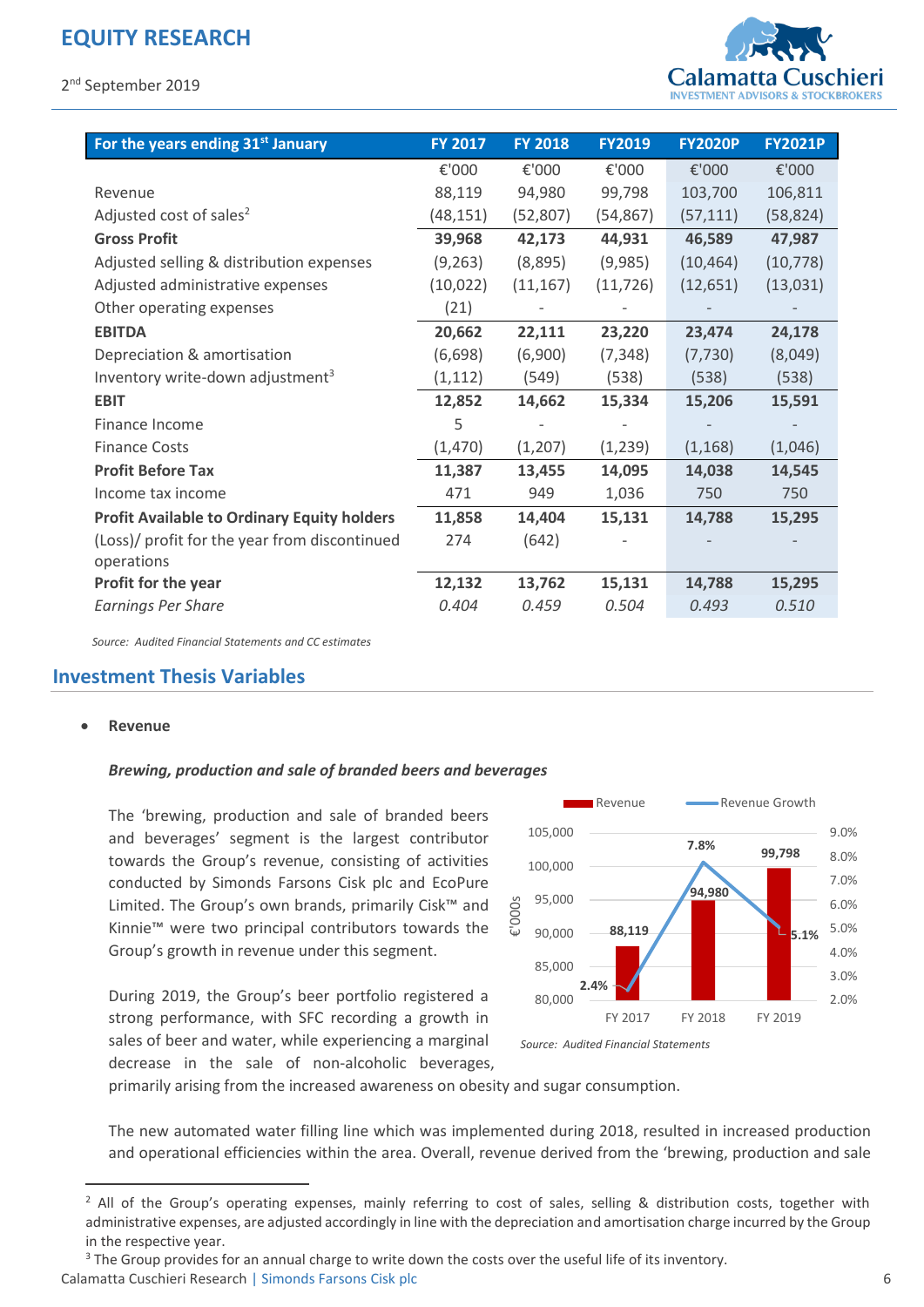

of branded beers and beverages' segment during 2019 increased by 4.5% from €50.5 million in 2018 to €52.8 million in 2019. In line with management's expectations, we are projecting revenue under this segment to further increase to €55.0 million in 2020. We are anticipating revenue under this division to further increase by 3% in 2021, in line with Malta's continuous strong economic performance.

#### *Importation, wholesale and retail of food and beverages, including wines and spirits*

The addition of new branded beers and gins to the Group's beverage portfolio, together with an increase in the level of unit sales, have been the main drivers towards an increase in revenue derived from the 'imports of food and beverage' segment.

During 2019, revenue generated under this line of business increased by 5.8% to €30.6 million. Management is anticipating a further growth in revenue of 3.5% under this segment, reaching a total level of €31.7 million for 2020. We are projecting a further increase of 3% for 2021, in line with Malta's economic trends.

#### *Operation of franchised food and retailing establishments*

Under this segment the Group engages in the operation of fourteen franchised food retailing establishments in Malta via its subsidiary Food Chain Limited, which include KFC™, Burger King™ and Pizza Hut™. Although revenue generated under this division only encompasses approximately 16% of total revenue, these outlets have reported consistent growth over recent years, whereby KFC™ is regarded to have registered the largest sales growth. In fact, during 2019 revenue under this segment increased by 5.4% over the previous financial year.

| Revenue (€'000s)                                      | <b>FY 2017</b> | <b>FY 2018</b> | <b>FY2019</b> | <b>FY2020P</b> | <b>FY2021P</b> |
|-------------------------------------------------------|----------------|----------------|---------------|----------------|----------------|
| Brewing, production and sale of beers and beverages   | 46,146         | 50,494         | 52,780        | 54,961         | 56,610         |
| Importation, wholesale and retail of F&B              | 27,516         | 28,960         | 30,649        | 31,732         | 32,684         |
| Operation of franchised food retailing establishments | 14,457         | 15,526         | 16,369        | 17,007         | 17,517         |
| <b>Total Revenue</b>                                  | 88,119         | 94,980         | 99,798        | 103,700        | 106,811        |
| % Growth - Brewing, production and sale of beers      | $-0.2%$        | 9.4%           | 4.5%          | 4.1%           | 3.0%           |
| % Growth - Importation, wholesale and retail of F&B   | 0.4%           | 5.2%           | 5.8%          | 3.5%           | 3.0%           |
| % Growth - Operation of franchised food retailing     | 16.6%          | $7.4\%$        | 5.4%          | 3.9%           | 3.0%           |
| <b>Total Growth</b>                                   | 2.4%           | 7.8%           | 5.1%          | 3.9%           | 3.0%           |

#### Revenue by segment FY 2018



#### Revenue by segment FY 2019



Brewing, production and sale of branded beers and beverages

- Importation, wholesale and retail of food and beverages
- Operation of franchised food retailing establishments

*Source: Audited Financial Statements*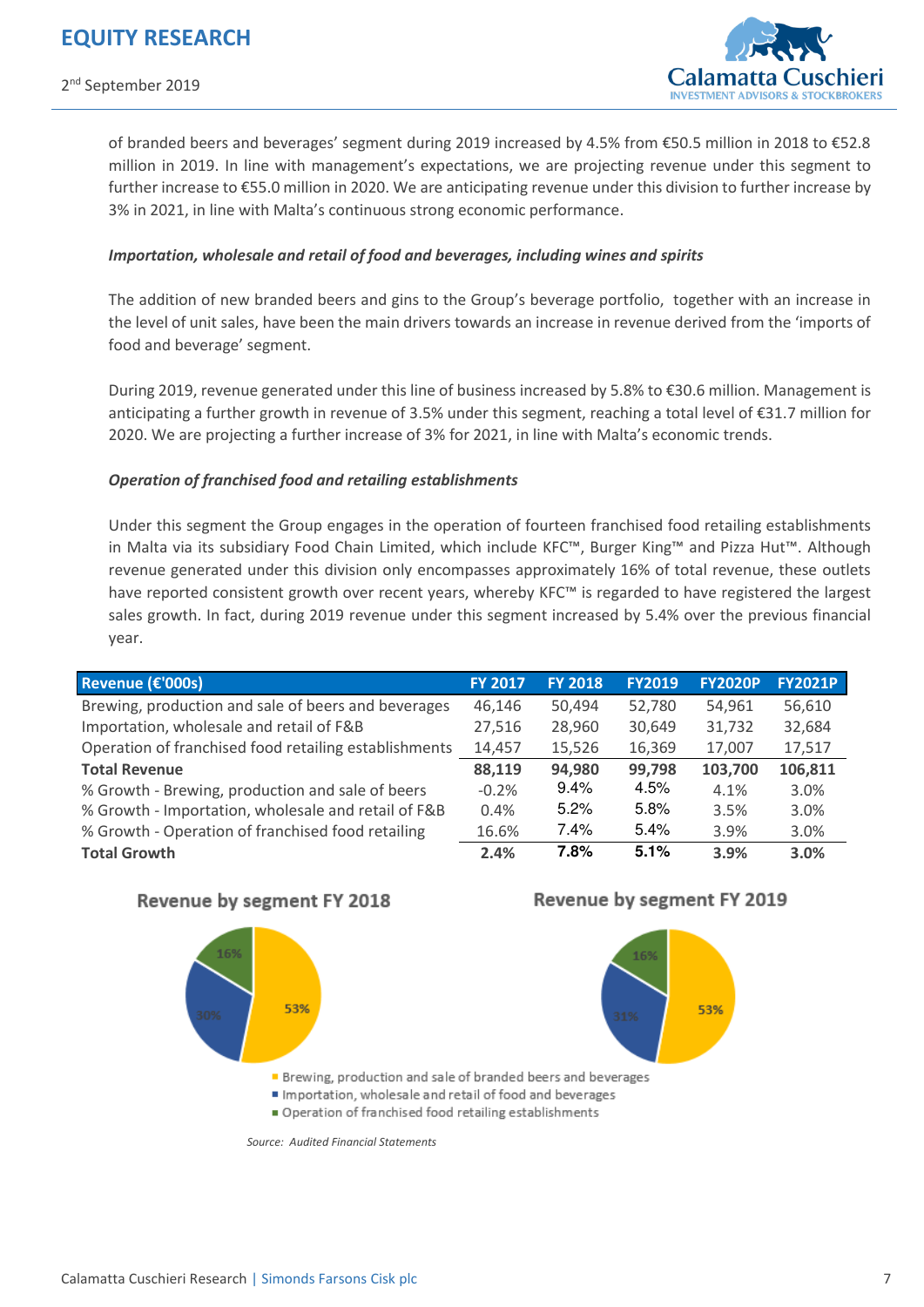**EBIT** – EBIT in 2019 increased by 4.6% to  $£15.3$  million, from €14.7 million in 2018. Although the Group registered an increase in revenue during 2019, EBIT margin remained unchanged from the previous financial year at 15.4% due to an equivalent upsurge in the operating expenses, albeit highlighting that the Group has reached a maturity stage. In line with the anticipated increase in employment costs, we expect EBIT margin to marginally taper down to 14.7% in 2020 and to 14.6% in 2021 respectively.





Given that the Group operates in several divisions within the food and beverage business, it is crucial to identify that

the 'brewing, production and sale of branded beers and beverages' segment is the major contributor towards the Group's total operating profit (2019: 77.8%). A detailed analysis depicting the contribution each segment has towards SFC's operating profit is presented in the table and charts presented below.

| <b>EBIT (€'000s)</b>                                        | <b>FY 2018</b> | <b>FY 2019</b> |
|-------------------------------------------------------------|----------------|----------------|
| Brewing, production and sale of branded beers and beverages | 11,115         | 11,935         |
| Importation, wholesale and retail of food and beverages     | 2,152          | 2,396          |
| Operation of franchised food retailing establishments       | 1,395          | 1,003          |
| <b>Total EBIT</b>                                           | 14,662         | 15,334         |

*Source: Audited Financial Statements* 



Brewing, production and sale of branded beers and beverages **Importation, wholesale and retail of food and beverages** Operation of franchised food retailing establishments

**EBIT by segment FY 2018**

**EBIT by segment FY 2019**



- **Brewing, production and sale of branded beers and beverages**
- **Importation, wholesale and retail of food and beverages**
- Operation of franchised food retailing establishments

#### *Source: Audited Financial Statements Source: Audited Financial Statements*

 **Operating expenses** – These mainly consist of cost of sales, selling & distribution costs together with administrative expenses. Cost of goods sold incurred during 2019 increased by 3.9% to €54.9 million, in line with the increase in revenue experienced in the year under review. We expect cost of goods sold to increase to €57.1 million in 2020 and to €58.8 million in 2021, reflecting the increase in revenue which is anticipated to be generated by the Group going forward.

During 2019, SFC also incurred an increase in selling & distribution costs and in administrative expenses. Although general market economic indicators remained broadly positive, mounting employment costs are placing more pressures on the Group to further improve productivity levels across all areas of engagement. In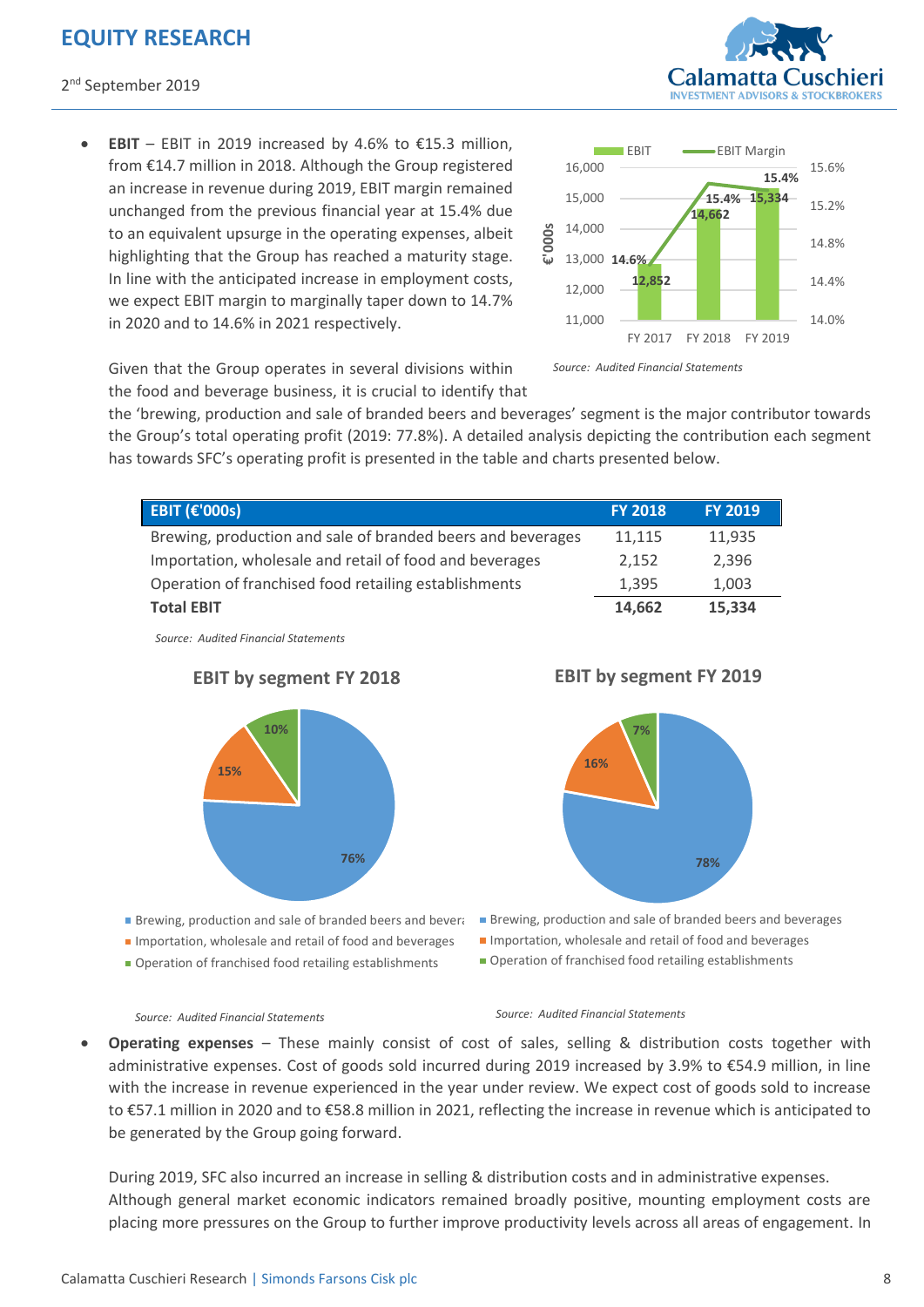

this regard, we expect selling & distribution costs and administrative expenses to reach €10.5 million and €12.7 million respectively in 2020.

- **Depreciation –** Annual depreciation charge is incurred on the Group's land and buildings, assets in the course of construction and on plant, machinery and equipment. In line with the Group's planned capital expenditure for the coming years, we expect annual depreciation to increase to €7.7 million in 2020 and to €8.0 million in 2021.
- **Inventory write-down adjustment –** The Group provides for an annual charge to write down the costs over the useful life of its inventory.
- **Finance costs –** During 2019, the Group incurred finance costs amounting to €1.2 million and are mainly composed of interest payable on bank loans and overdrafts and on the Group's €20 million bond. Consequently, we expect the Group to incur finance costs amounting to €1.2 million in 2020 and €1 million in 2021. The expected decline in finance costs relates to the fact that the Group is expected to utilise its cash reserves to repay and settle portions of its existing loans and overdrafts on a yearly basis. Interest payable on bank loans and bank overdrafts vary from fixed to variable rates, whereby during 2019 the average interest payable on bank overdrafts stood at 4.15%, whereas the average interest payable on bank loans amounted to 2.11%. Otherwise, interest payable on the Group's bond is of 3.5%.

It is key to note that in the year under review, the Group was granted a net subsidy amounting to €0.5 million from Malta Enterprise relating to previous investment loans undertaken by the Group.

- **Taxation –** The Group is subject to a corporate tax rate of 35% on its profit before tax. However, as at year end 2019 the Group has unrecognised tax credits in the form of investment tax credits and conversion tax credits amounting to €57.02 million. Of note, €29.2 million relate to investments tax credits which have no expiry date while €27.9 million relate to conversion tax credits which expire in 2020.
- **•** Net Profit and Earnings per Share Net profit increased from €14.4 million in 2018 to €15.1 million in 2019. This translates to an EPS of €0.46 in 2018 compared to an EPS of €0.50 in 2019. In line with the increase in both selling & distribution expenses and administrative expenses which is anticipated to be incurred by the Group going forward, we expect net profit to taper down to €14.8 million in 2020, translating to an EPS of €0.49. As demonstrated in the chart, return on common equity increased from 10.4% in 2017 to 14.7% in 2019 in line with the Group's recent year-on-year improved financial performance.



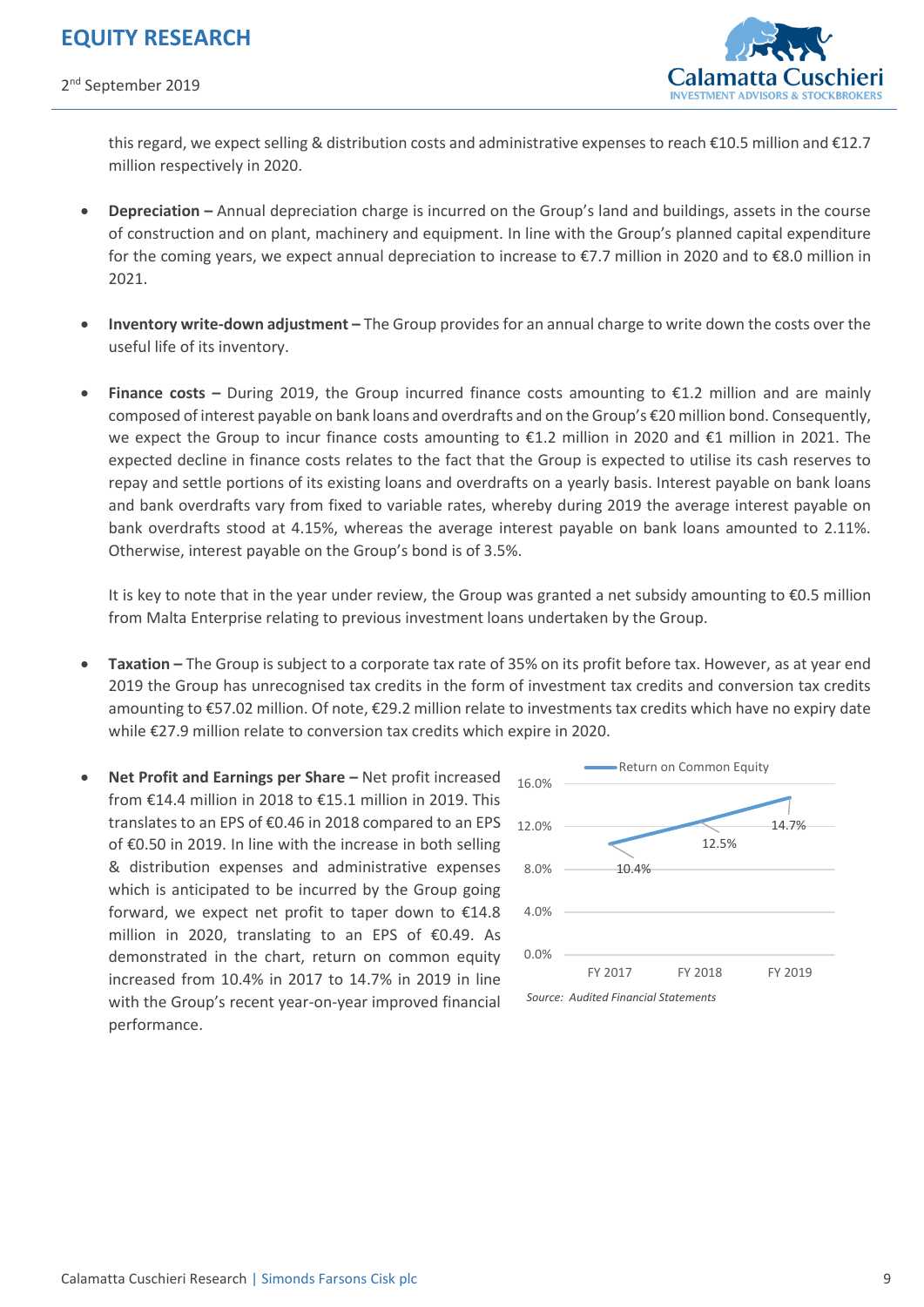

## **Key Financial Indicators**

| For the years ending 31st January                        | 2017      | 2018      | 2019     |  |  |
|----------------------------------------------------------|-----------|-----------|----------|--|--|
|                                                          | €'000     | €'000     | €'000    |  |  |
| <b>Income Statement</b>                                  |           |           |          |  |  |
| Revenue                                                  | 88,119    | 94,980    | 99,798   |  |  |
| Growth in Revenue (YoY)                                  | 2.4%      | 7.8%      | 5.1%     |  |  |
| <b>EBITDA</b>                                            | 20,662    | 22,111    | 23,220   |  |  |
| EBITDA Margin (EBITDA / Revenue)                         | 23.4%     | 23.3%     | 23.3%    |  |  |
| <b>Operating Income (EBIT)</b>                           | 12,852    | 14,662    | 15,334   |  |  |
| Operating (EBIT) Margin (EBIT / Revenue)                 | 14.6%     | 15.4%     | 15.4%    |  |  |
| Net Income                                               | 12,090    | 13,720    | 15,091   |  |  |
| Net Margin (Net Income / Revenue)                        | 13.7%     | 14.4%     | 15.1%    |  |  |
| Earnings per Share (EPS)                                 | 0.40      | 0.46      | 0.50     |  |  |
| Growth in EPS (YoY)                                      | 8.9%      | 13.5%     | 10.0%    |  |  |
| Sustainable Growth Rate in Dividends                     | 7.5%      | 9.2%      | 10.9%    |  |  |
| <b>Balance Sheet</b>                                     |           |           |          |  |  |
| Cash and Cash Equivalents                                | 768       | 3,720     | 7,578    |  |  |
| Inventories                                              | 14,569    | 15,165    | 13,652   |  |  |
| <b>Current Assets</b>                                    | 64,948    | 163,528   | 170,996  |  |  |
| <b>Non-Current Assets</b>                                | 117,993   | 127,100   | 127,553  |  |  |
| <b>Total Assets</b>                                      | 182,941   | 290,628   | 298,549  |  |  |
| <b>Current Liabilities</b>                               | 26,434    | 32,444    | 26,637   |  |  |
| <b>Non-Current Liabilities</b>                           | 33,236    | 34,452    | 36,086   |  |  |
| <b>Total Liabilities</b>                                 | 59,670    | 66,896    | 62,723   |  |  |
| <b>Total Financial Debt</b>                              | 35,963    | 42,834    | 40,695   |  |  |
| <b>Total Equity</b>                                      | 123,271   | 96,632    | 108,273  |  |  |
| Net Debt                                                 | 122,503   | 92,912    | 100,695  |  |  |
| <b>Shares Outstanding</b>                                | 30,000    | 30,000    | 30,000   |  |  |
| <b>Cash flow</b>                                         |           |           |          |  |  |
| Cash Flow from Operating Activities (CFO)                | 13,135    | 20,893    | 16,200   |  |  |
| Capex                                                    | (20,070)  | (15, 204) | (6, 602) |  |  |
| Free Cash Flow (FCF)                                     | (6, 935)  | 5,689     | 9,598    |  |  |
| Cash Flow from Investing Activities                      | (19, 714) | (21, 407) | (6, 587) |  |  |
| Cash Flow from Financing Activities                      | 4,091     | (656)     | (1,402)  |  |  |
| <b>Ratios</b>                                            |           |           |          |  |  |
| Profitability                                            |           |           |          |  |  |
| Return on Common Equity (Net Income / Common Equity)     | 10.4%     | 12.5%     | 14.7%    |  |  |
| Return on Assets (Net Income / Total Assets)             | 6.6%      | 4.7%      | 5.1%     |  |  |
| Solvency                                                 |           |           |          |  |  |
| Gearing Ratio Level 1 (Net Debt / Total Equity)          | 99.4%     | 96.2%     | 93.0%    |  |  |
| Gearing Ratio Level 2 (Total Liabilities / Total Assets) | 32.6%     | 23.0%     | 21.0%    |  |  |
| Net Debt / EBITDA                                        | 5.9x      | 4.2x      | 4.3x     |  |  |
| Current Ratio (Current Assets / Current Liabilities)     | 2.5x      | 5.0x      | 6.4x     |  |  |
| Quick Ratio (Acid Test Ratio)                            | 1.9x      | 4.6x      | 5.9x     |  |  |
| Interest Coverage Ratio (EBITDA/Cash Interest Paid)      | 14.1x     | 18.3x     | 18.7x    |  |  |
| Cash from Operations / EBIT                              | 1.0x      | 1.4x      | 1.1x     |  |  |

*Source: Audited Financial Statements*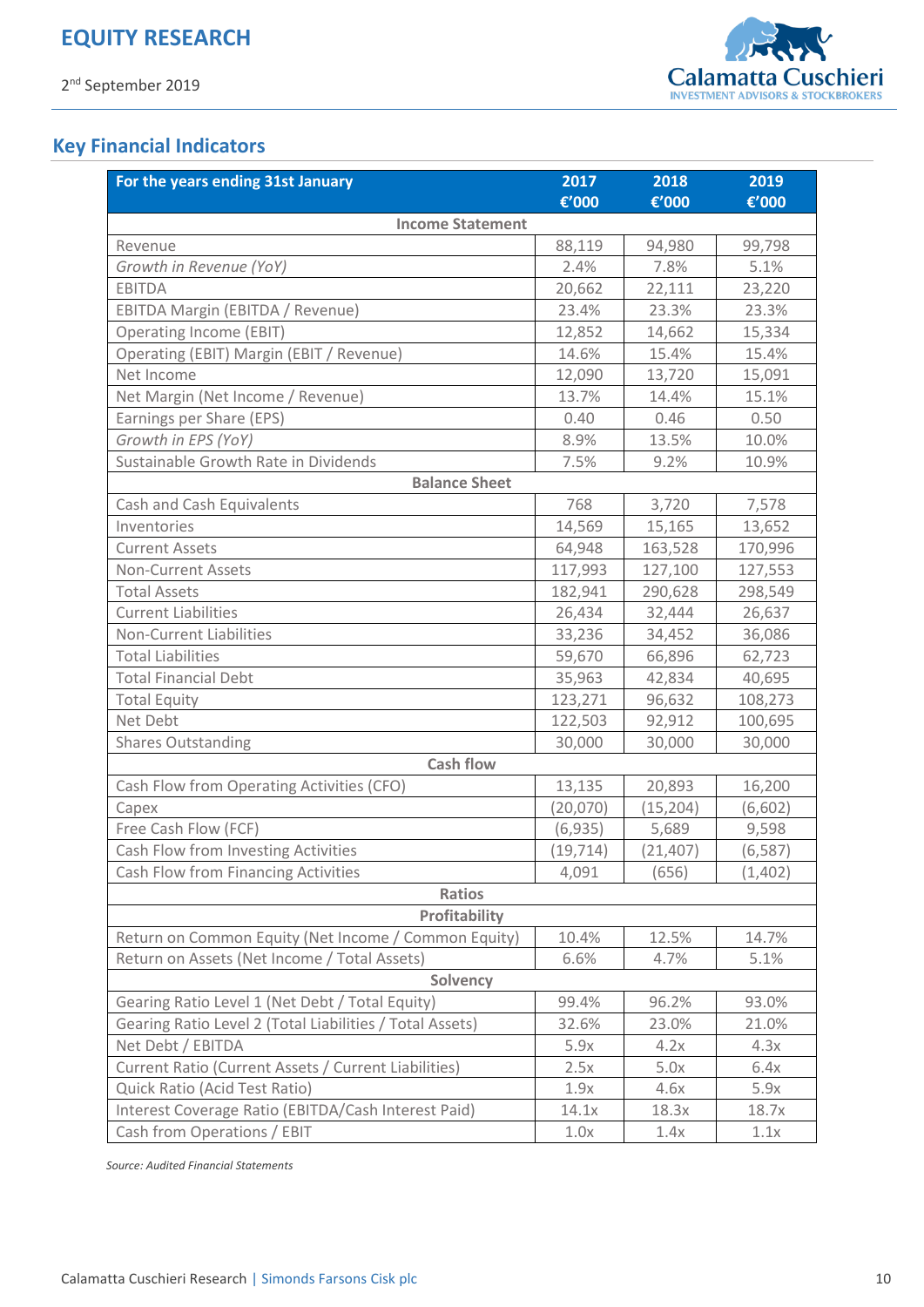

## **Historical 1 Year Price Target**

| <b>Reference</b> | <b>Date</b> | <b>Price</b> | <b>Price Target</b> | Analyst                               | Recommendation |
|------------------|-------------|--------------|---------------------|---------------------------------------|----------------|
| <b>SFC</b>       | 08.01.2018  | €8.50        | €7.30               | Simon Psaila &<br>Elisabetta Gaudiano | Sell           |
| <b>SFC</b>       | 02.09.2019  | €10.30       | €9.59               | Simon Psaila &<br>Andrew Fenech       | Sell           |



*Source: Bloomberg*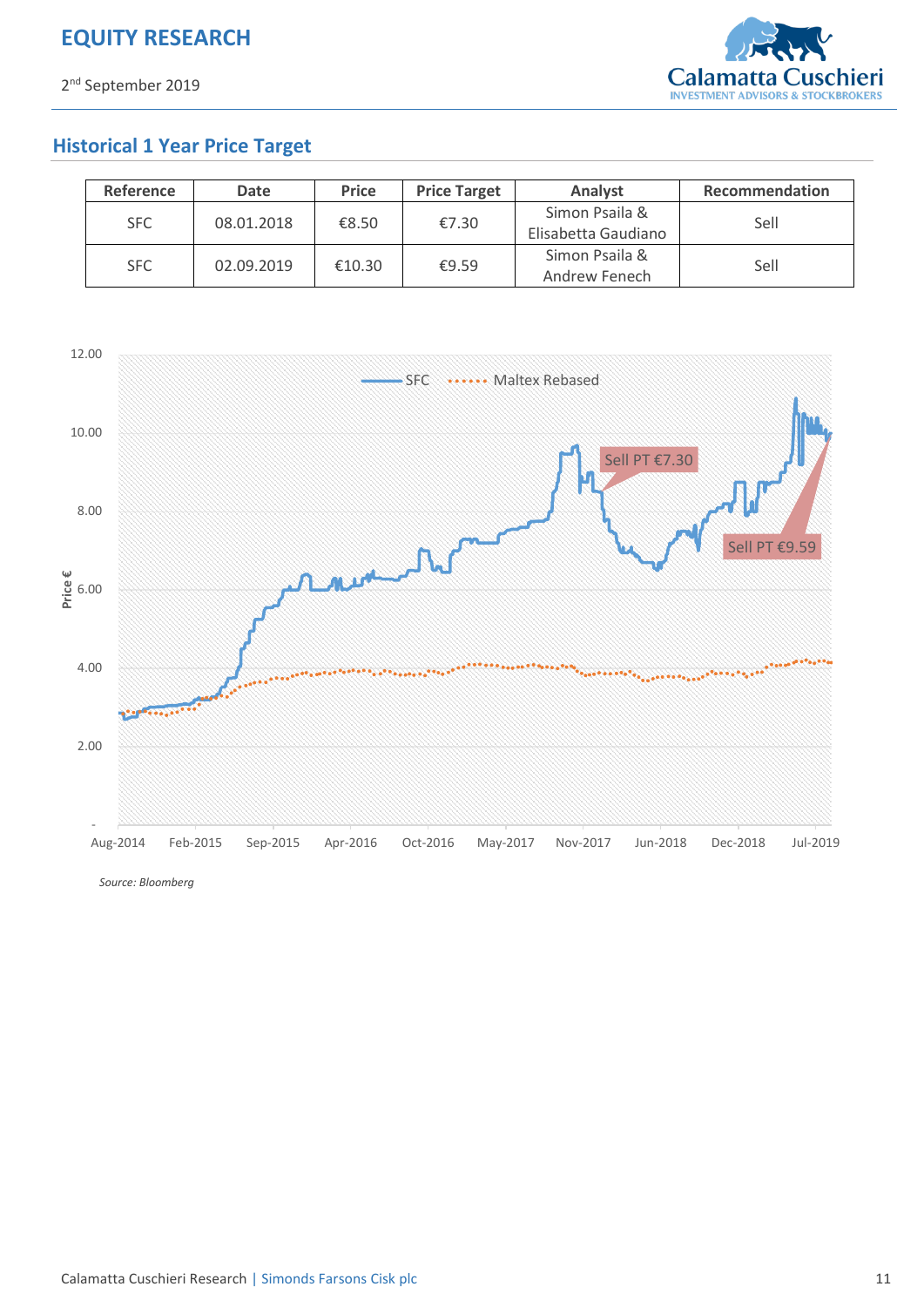

## **Glossary and Definitions**

| <b>Income Statement</b>                 |                                                                                                                                                                                                                                                          |
|-----------------------------------------|----------------------------------------------------------------------------------------------------------------------------------------------------------------------------------------------------------------------------------------------------------|
| Revenue                                 | Total revenue generated by the Group/Company from its principal business activities<br>during the financial year.                                                                                                                                        |
| <b>EBITDA</b>                           | EBITDA is an abbreviation for earnings before interest, tax, depreciation and<br>amortisation. It reflects the Group's/Company's earnings purely from operations.                                                                                        |
| <b>Operating Profit (EBIT)</b>          | EBIT is an abbreviation for earnings before interest and tax.                                                                                                                                                                                            |
| Depreciation and<br>Amortisation        | An accounting charge to compensate for the decrease in the monetary value of an asset<br>over time and the eventual cost to replace the asset once fully depreciated.                                                                                    |
| <b>Net Finance Costs</b>                | The interest accrued on debt obligations less any interest earned on cash bank balances<br>and from intra-group companies on any loan advances.                                                                                                          |
| Net Income                              | The profit made by the Group/Company during the financial year net of any income taxes<br>incurred.                                                                                                                                                      |
| <b>Profitability Ratios</b>             |                                                                                                                                                                                                                                                          |
| Growth in Revenue (YoY)                 | This represents the growth in revenue when compared with previous financial year.                                                                                                                                                                        |
| <b>EBITDA Margin</b>                    | EBITDA as a percentage of total revenue.                                                                                                                                                                                                                 |
| <b>Operating (EBIT) Margin</b>          | Operating margin is the EBIT as a percentage of total revenue.                                                                                                                                                                                           |
| Net Margin                              | Net income expressed as a percentage of total revenue.                                                                                                                                                                                                   |
| Return on Common Equity                 | Return on common equity (ROE) measures the rate of return on the shareholders' equity<br>of the owners of issued share capital, computed by dividing the net income by the<br>average common equity (average equity of two years financial performance). |
| Return on Assets                        | Return on assets (ROA) is computed by dividing net income by total assets.                                                                                                                                                                               |
| Earnings per Share (EPS)                | Earnings per share (EPS) is the amount of earnings per outstanding share of a<br>Group's/Company's share capital. It is computed by dividing net income by total shares<br>outstanding as at statement of financial position date.                       |
| Growth in EPS (YoY)                     | This represents the growth in Earnings per Share (EPS) when compared with previous<br>financial year.                                                                                                                                                    |
| <b>Dividends Ratios</b>                 |                                                                                                                                                                                                                                                          |
| Net Dividends                           | Net dividends represent the net amount of dividends in respect of a Group's/Company's<br>fiscal year.                                                                                                                                                    |
| Dividend per Share                      | Dividend per Share is the amount of dividends per outstanding share of a<br>Group's/Company's share capital. It is computed by dividing net dividends by total shares<br>outstanding as at statement of financial position date.                         |
| Growth in Dividends (YoY)               | This represents the growth in dividends when compared with previous financial year.                                                                                                                                                                      |
| Sustainable Growth Rate in<br>Dividends | This ratio indicates the sustainable growth rate of dividends given the profitability of the<br>Group/Company and the respective level of dividends distribution.                                                                                        |
| Dividends Yield as at year-             | This ratio indicates how much a Group/Company pays out in dividends each fiscal year                                                                                                                                                                     |
| end                                     | relative to its share price. It is computed by the dividing the Dividend per Share by the                                                                                                                                                                |
|                                         | share price as at year-end.                                                                                                                                                                                                                              |
| <b>Cash Flow Statement</b>              |                                                                                                                                                                                                                                                          |
| Cash Flow from Operating                |                                                                                                                                                                                                                                                          |
| Activities (CFO)                        | Cash generated from the principal revenue producing activities of the Group/Company.                                                                                                                                                                     |
| Cash Flow from Investing                | Cash generated from the activities dealing with the acquisition and disposal of long-                                                                                                                                                                    |
| Activities                              | term assets and other investments of the Group/Company.                                                                                                                                                                                                  |
| Cash Flow from Financing                | Cash generated from the activities that result in change in share capital and borrowings                                                                                                                                                                 |
| Activities                              | of the Group/Company.                                                                                                                                                                                                                                    |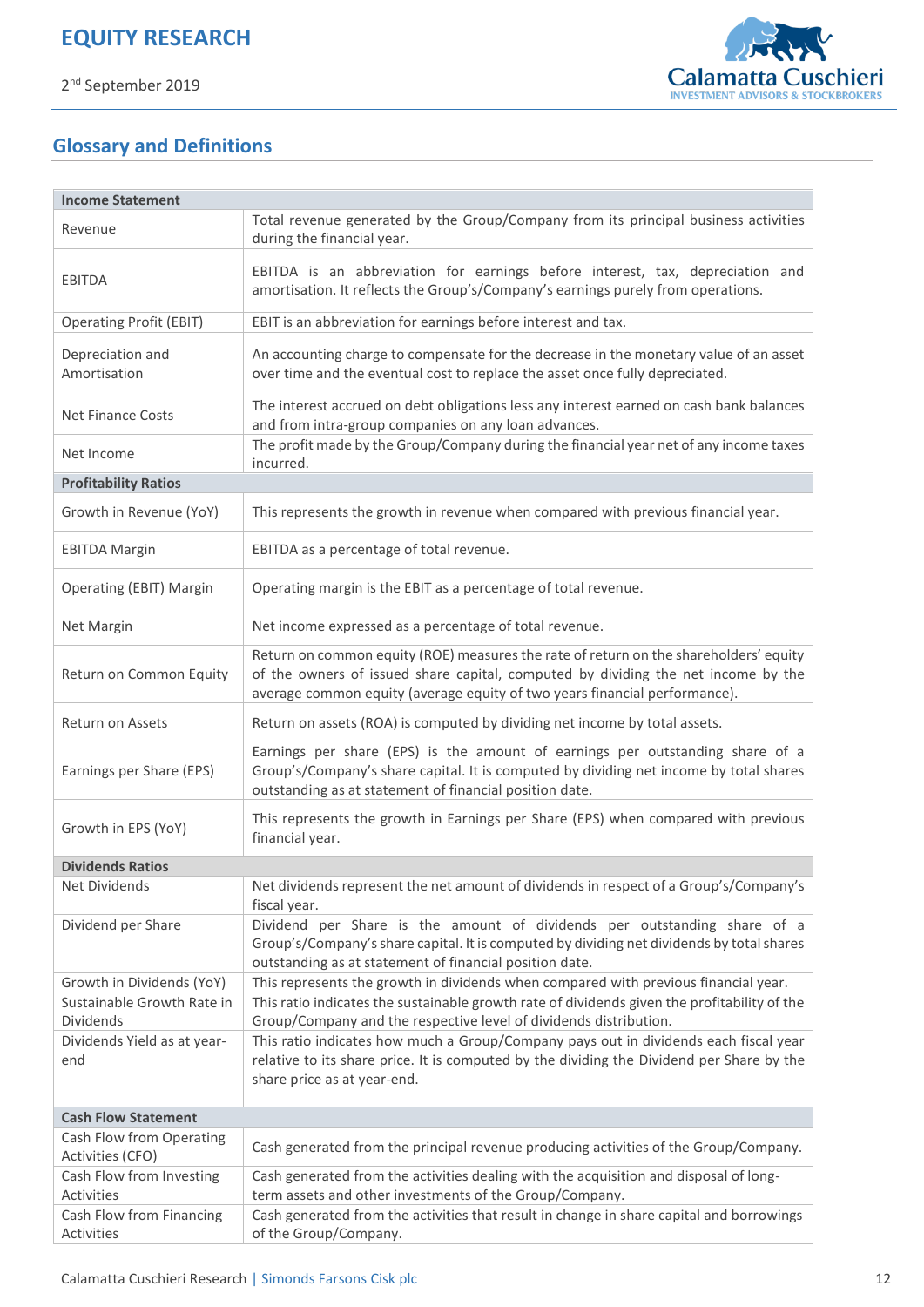2<sup>nd</sup> September 2019



| Capex                                                 | Represents the capital expenditure incurred by the Group/Company in a financial year.                                                                                                                                                     |
|-------------------------------------------------------|-------------------------------------------------------------------------------------------------------------------------------------------------------------------------------------------------------------------------------------------|
| Free Cash Flows (FCF)                                 | The amount of cash the Group/Company has after it has met its financial obligations. It<br>is calculated by taking Cash Flow from Operating Activities less the Capex of the same<br>financial year.                                      |
| <b>Balance Sheet</b>                                  |                                                                                                                                                                                                                                           |
| <b>Total Assets</b>                                   | What the Group/Company owns which can de further classified into Non-Current<br>Assets and Current Assets.                                                                                                                                |
| <b>Non-Current Assets</b>                             | Assets, full value of which will not be realised within the forthcoming accounting year                                                                                                                                                   |
| <b>Current Assets</b>                                 | Assets which are realisable within one year from the statement of financial position<br>date.                                                                                                                                             |
| Inventory                                             | Inventory is the term for the goods available for sale and raw materials used to<br>produce goods available for sale.                                                                                                                     |
| Cash and Cash Equivalents                             | Cash and cash equivalents are Group/Company assets that are either cash or can be<br>converted into cash immediately.                                                                                                                     |
| <b>Total Equity</b>                                   | Total Equity is calculated as total assets less liabilities, representing the capital owned<br>by the shareholders, retained earnings, and any reserves.                                                                                  |
| <b>Total Liabilities</b>                              | What the Group/Company owes which can de further classified into Non-Current<br>Liabilities and Current Liabilities.                                                                                                                      |
| Non-Current Liabilities                               | Obligations which are due after more than one financial year.                                                                                                                                                                             |
| <b>Total Debt</b>                                     | All debt obligations inclusive of long and short-term debt.                                                                                                                                                                               |
| Net Debt                                              | Total debt of a Group/Company less any cash and cash equivalents.                                                                                                                                                                         |
| <b>Current Liabilities</b>                            | Obligations which are due within one financial year.                                                                                                                                                                                      |
| <b>Shares Outstanding</b>                             | Outstanding shares refer to the Group/Company stock currently held by all its<br>shareholders.                                                                                                                                            |
| <b>Financial Strength Ratios</b>                      |                                                                                                                                                                                                                                           |
| <b>Current Ratio</b>                                  | The Current ratio (also known as the Liquidity Ratio) is a financial ratio that measures<br>whether or not a company has enough resources to pay its debts over the next 12<br>months. It compares current assets to current liabilities. |
| Quick Ratio (Acid Test<br>Ratio)                      | The quick ratio measures a Group's/Company's ability to meet its short-term<br>obligations with its most liquid assets. It compares current assets (less inventory) to<br>current liabilities.                                            |
| <b>Interest Coverage Ratio</b>                        | The interest coverage ratio is calculated by dividing EBITDA of one period by cash<br>interest paid of the same period.                                                                                                                   |
| <b>Gearing Ratio</b>                                  | The gearing ratio indicates the relative proportion of shareholders' equity and debt<br>used to finance total assets.                                                                                                                     |
| Gearing Ratio Level 1<br><b>Gearing Ratio Level 2</b> | Is calculated by dividing Net Debt by Total Equity.<br>Is calculated by dividing Total Liabilities by Total Assets.                                                                                                                       |
| Net Debt / EBITDA                                     | The Net Debt / EBITDA ratio measures the ability of the Group/Company to refinance<br>its debt by looking at the EBITDA.                                                                                                                  |
| Cash from Operations /<br>EBIT                        | This ratio measures the ability of the Group/Company to convert its earnings into cash.                                                                                                                                                   |

## **Explanation of Equity Research Ratings**

**Buy:** Based on a current 12- month view of total share-holder return (TSR = percentage change in share price from current price to projected target price plus projected dividend yield), we recommend that investors buy the stock.

**Sell:** Based on a current 12-month view of total shareholder return, we recommend that investors sell the stock.

**Hold:** We take a neutral view on the stock 12-months out and, based on this time horizon, we do not recommend either a Buy or Sell. Current shareholders should consider buying on dips and selling on peaks.

Newly issued research recommendations and target prices supersede previously published research.

Calamatta Cuschieri Research | Simonds Farsons Cisk plc 13